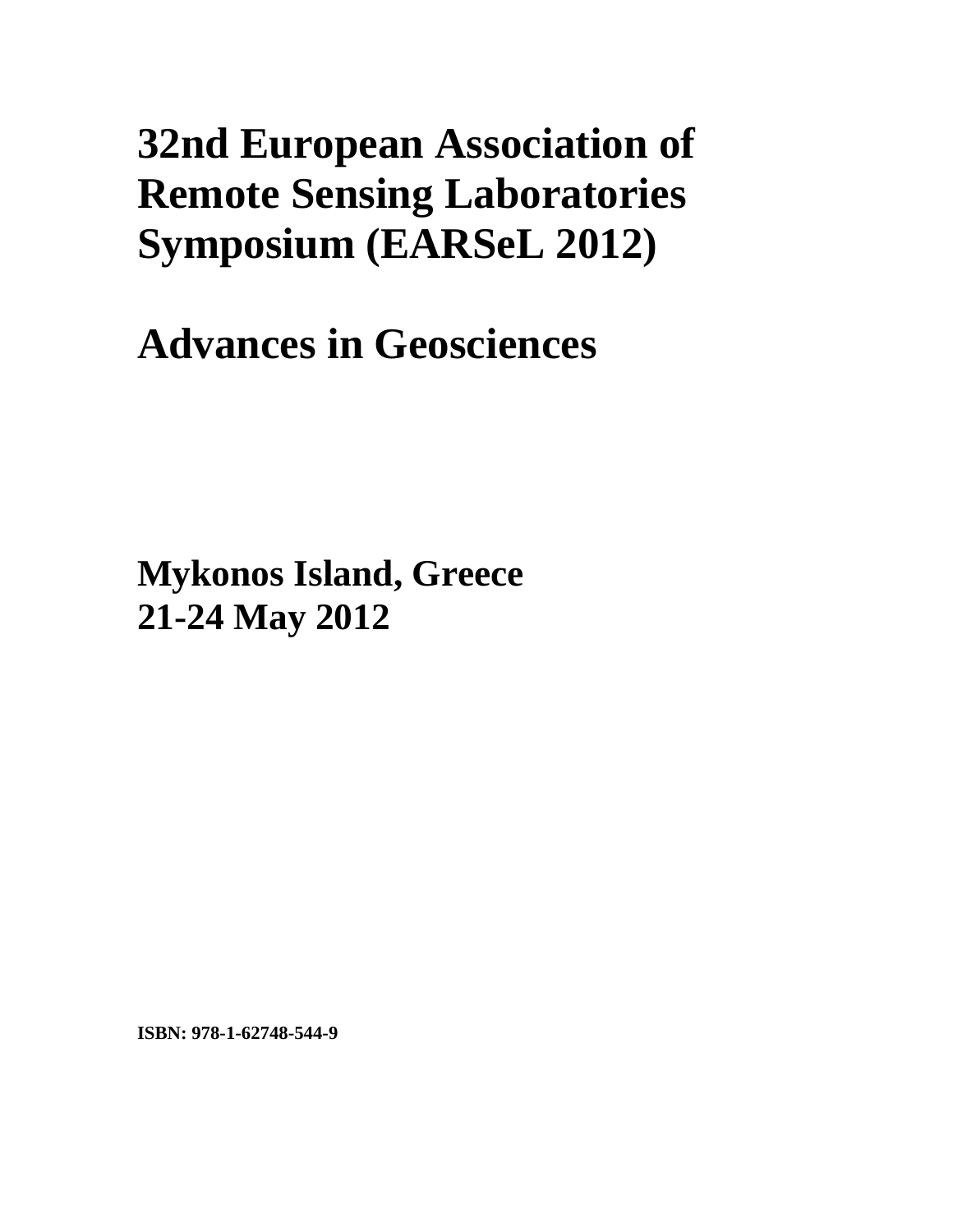**Printed from e-media with permission by:** 

Curran Associates, Inc. 57 Morehouse Lane Red Hook, NY 12571



**Some format issues inherent in the e-media version may also appear in this print version.** 

Copyright© (2012) by the European Association of Remote Sensing Laboratories (EARSeL) All rights reserved.

Printed by Curran Associates, Inc. (2013)

For permission requests, please contact the European Association of Remote Sensing Laboratories (EARSeL) at the address below.

EARSeL Secretariat c/o Gesine Boettcher IPI-Technical University of Hannover Nienburg Strasse 1 D-30167 Hannover Germany

Phone: 49 511 762 2482 Fax: 49 511 762 2483

secretariat@earsel.org

### **Additional copies of this publication are available from:**

Curran Associates, Inc. 57 Morehouse Lane Red Hook, NY 12571 USA Phone: 845-758-0400 Fax: 845-758-2634 Email: curran@proceedings.com Web: www.proceedings.com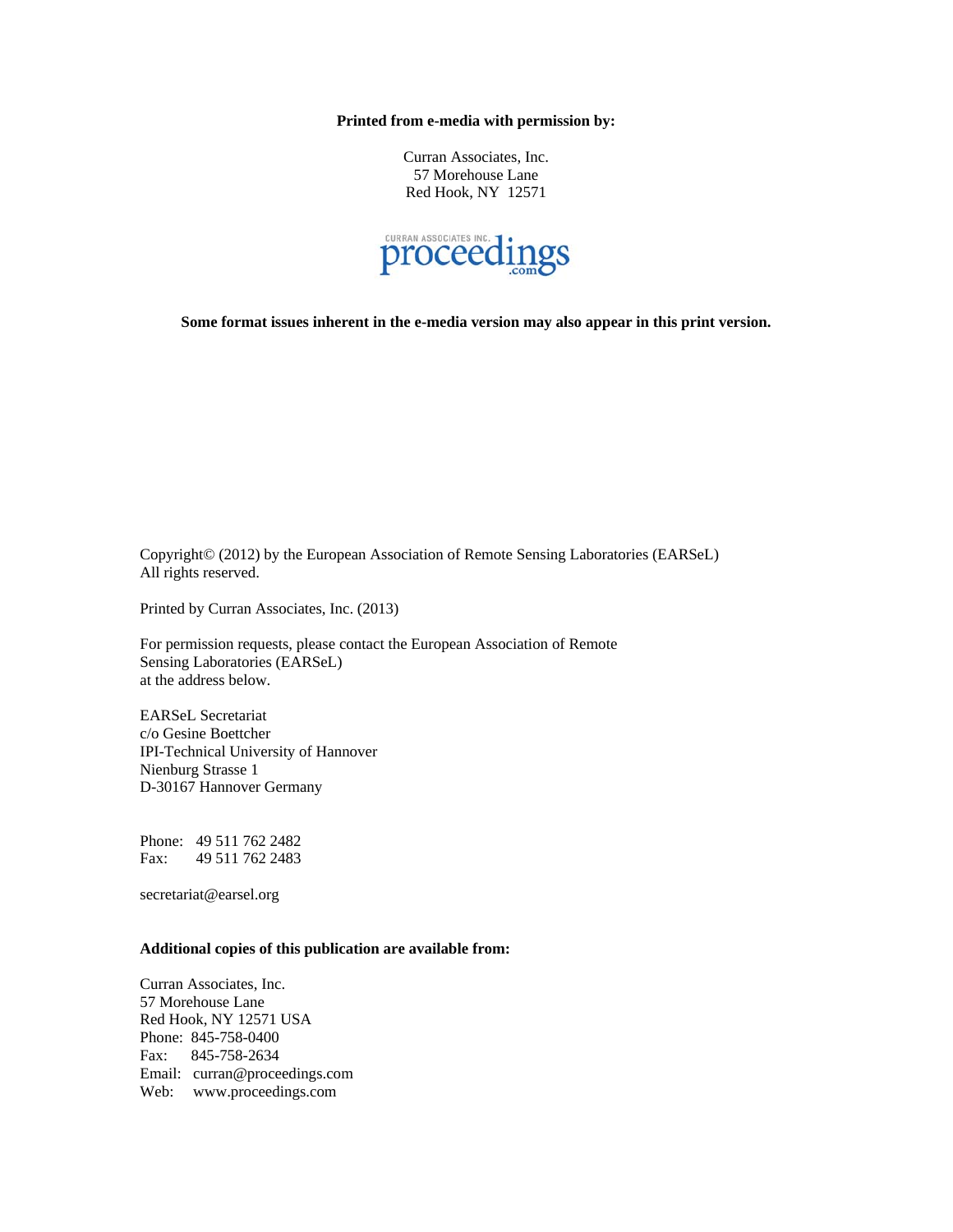Preface

| 1. 3D Remote Sensing                                                                                                                                           | <b>Pages</b> |
|----------------------------------------------------------------------------------------------------------------------------------------------------------------|--------------|
| Airborne or Spaceborne Images for Topographic Mapping?<br>Karsten Jacobsen                                                                                     | $1 - 8$      |
| DSM Extraction from PRISM Stereopairs and Triplet<br>Baiocchi Valerio, Milone Maria Vittoria, Mormile Martina                                                  | $9 - 17$     |
| and Francesco Palazzo                                                                                                                                          |              |
| 2. Change Detection                                                                                                                                            | <b>Pages</b> |
| Change Detection in Wadden Sea Areas Using Rapideye Data                                                                                                       |              |
| Sascha Klonus, Manfred Ehlers, Alena Schmidt, Uwe Soergel,                                                                                                     | 18-25        |
| Winny Adolph and Hubert Farke                                                                                                                                  |              |
| Monitoring and Prediction of Land Cover Changes in the Island of Corfu<br>in Greece                                                                            | $26 - 32$    |
| Athanasios K. Moysiadis, Antonios Ntentes and Konstantinos G. Perakis                                                                                          |              |
| 3. Coastal Zones                                                                                                                                               | <b>Pages</b> |
| Coastline Detection from Remotely Sensed Imagery: Development of a<br>Methodology Based on Advanced Smoothing Techniques and the Canny<br><b>Edge Detector</b> | 33-42        |
| Eirini Teloni, Konstantinos Karantzalos and Demetre Argialas                                                                                                   |              |
| Low Altitude Coastal Aerial Photogrammetry for High-Resolution Seabed<br>Imaging and Habitat Mapping of the Shallow Areas                                      | 43-57        |
| Evangelos D. Alevizos                                                                                                                                          |              |
| Shoreline Detection from Very High Resolution Satellite Images                                                                                                 |              |
|                                                                                                                                                                |              |
| Valerio Baiocchi, Raffaella Brigante, Donatella Dominici and Fabio<br>Radicioni                                                                                | 58-68        |
| Observing Coastlines with Satellite Data: a Case-Study in Abruzzo (Italy)                                                                                      | 69-80        |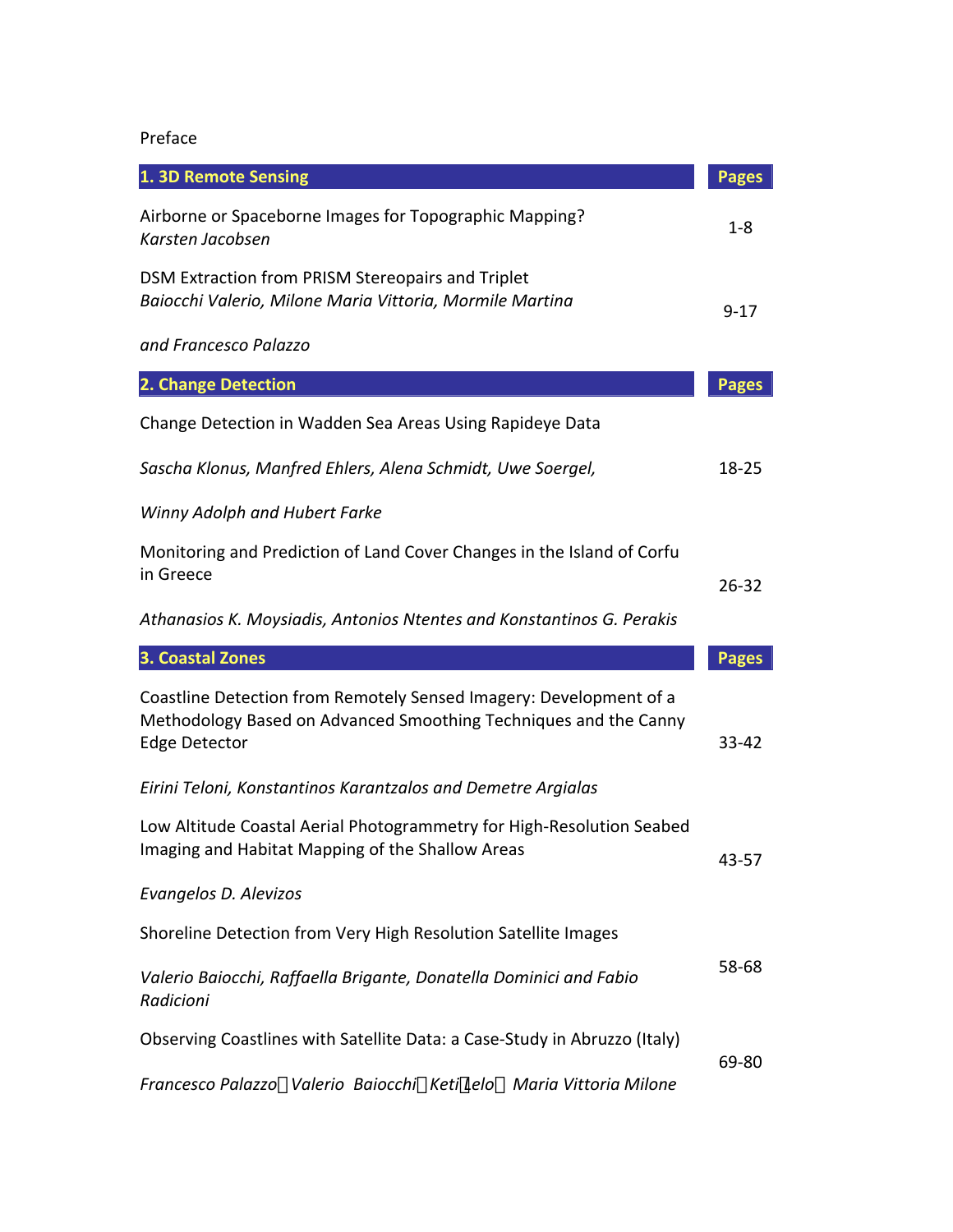*Martina Mormile, Andrea Minchella, Fabio Del Frate, Daniele Latini, Sylvie Remondiere and Donatella Dominici*

| 4. Cultural and Natural Heritage                                                                                                                                      | <b>Pages</b>   |
|-----------------------------------------------------------------------------------------------------------------------------------------------------------------------|----------------|
| Test Case on the Quality Analysis of Structure from Motion in Airborne<br>Applications                                                                                |                |
| Cornelis Stal, Jean Bourgeois, Philippe De Maeyer, Guy De Mulder, Alain<br>De Wulf, Rudi Goossens, Marijn Hendrickx, Timothy Nuttens and Birger<br><b>Stichelbaut</b> | 81-91          |
| Application of Terrestrial 3D Laser Scanning in Cultural Heritage<br>Documentation: Example of "Armenian Bath"                                                        | 92-99          |
| Resul Comert, Merve Ersoy, Ugur Avdan, Tugrul Hocaoglu, Gurkan<br><b>Balaban and Serhan Tuncer</b>                                                                    |                |
| Fundamental Tools for Photo-Interpretation in Mountainous Rocky<br>Areas: Photogrammetry and Ground-Truthing                                                          | $100 -$<br>112 |
| <b>Gianluca Cantoro and Apostolos Sarris</b>                                                                                                                          |                |
| Semi-Automatic Detection of Burial Mounds in Forested Areas                                                                                                           | $113 -$<br>124 |
| $\emptyset$ ivind Due Trier, Maciel Zortea and Siri $\emptyset$ yen Larsen                                                                                            |                |
| Linear Spectral Unmixing for the Detection of Neolithic Settlements in<br>the Thessalian Plain, Central Greece                                                        | $125 -$<br>140 |
| Athos Agapiou, Diofantos G. Hadjimitsis, Apostolos Sarris, Andreas<br>Georgopoulos and Dimitrios D. Alexakis                                                          |                |
| A GIS Based Application for the Management of Monuments and<br>Antiquities of Cyprus                                                                                  | $141 -$<br>151 |
| Aris Kydonakis, Angelos Chliaoutakis and Apostolos Sarris                                                                                                             |                |
| Remote Sensing as a Non-Invasive Method for the Study of the Past<br>Permafrost Features; the Case Study of Wielkopolska, Poland                                      | $152 -$        |
| Andrzej Kijowski, Marek Ewertowski and Marcin Słowik                                                                                                                  | 164            |
| Using Remote Sensing, Laser Scanning and GPS for Documentation of<br>the Historical Byzantine Aydos Castle                                                            | $165 -$<br>174 |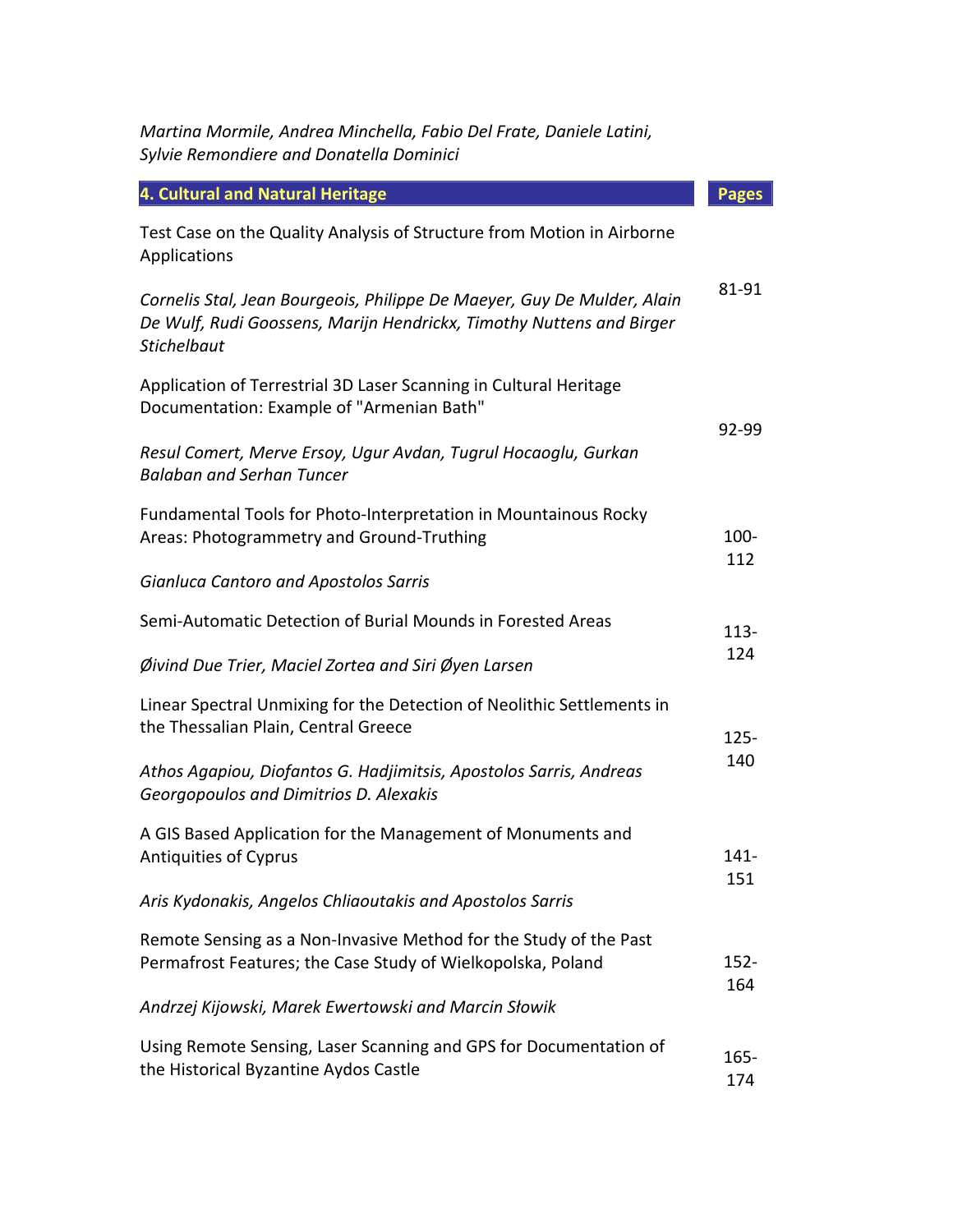## *Cengiz Erdoğan and Derya Maktav*

Remote Sensing of the Archaeological Remains of Roman Maritime Villas on the Eastern Adriatic Coast

| Vlasta Begović and Ivančica Schrunk                                                                                                                          | $175 -$<br>186 |
|--------------------------------------------------------------------------------------------------------------------------------------------------------------|----------------|
| Erratum:<br>The authors acknowledge that aerial images credits should be given to<br>the State Geodetic Office of Croatia (Državna Geodetska Uprava)         |                |
| <b>5. Disaster Monitoring and Response</b>                                                                                                                   | <b>Pages</b>   |
| Assessing Soil Erosion Rate in a Catchment Area in Cyprus Using Remote<br>Sensing and GIS                                                                    | 187-           |
| Dimitrios D. Alexakis, Diofantos G. Hadjimitsis, Athos Agapiou, Kyriakos<br>Themistokleous and Christiana Papoutsa                                           | 194            |
| Geospatial Tools for Olive Oil Mills' Wastes (OOMW) Disposal Areas<br>Management                                                                             | 195-           |
| Angelos Chliaoutakis, Aris Kydonakis, Maria K. Doula, Victor A.<br>Kavvadias, Apostolos Sarris and Nikos Papadopoulos                                        | 207            |
| LANDSAT and Ground Data Analyses to Define Flood Risk                                                                                                        | $208 -$        |
| Zafer Aslan, Derya Maktav, Deniz Okçu, A. Serap Söğüt and İrfan Akar                                                                                         | 217            |
| <b>6. Education and Training</b>                                                                                                                             | <b>Pages</b>   |
| Incorporating Free/Open Source Software in Remote Sensing Education.<br>Pros and Cons from Teaching Applications in Remote Sensing                           | $218 -$        |
| Konstantinos Papatheodorou, Konstantinos Ntouros, Elias Grinias and<br>Dimitris Kotzinos                                                                     | 224            |
| <b>7. Forest Fires</b>                                                                                                                                       | <b>Pages</b>   |
| Spectral Signatures of Pinus Brutia Post Fire Regeneration in Paphos<br>Forest, Using Ground Spectroradiometers                                              | $225-$         |
| Kostas Papageorgiou, Diofandos. G. Hadjimitsis, Athos Agapiou, Kyriakos<br>Themistokleous, Christiana Papoutsa, Nikos Koutsias and Nektarios<br>Chrysoulakis | 230            |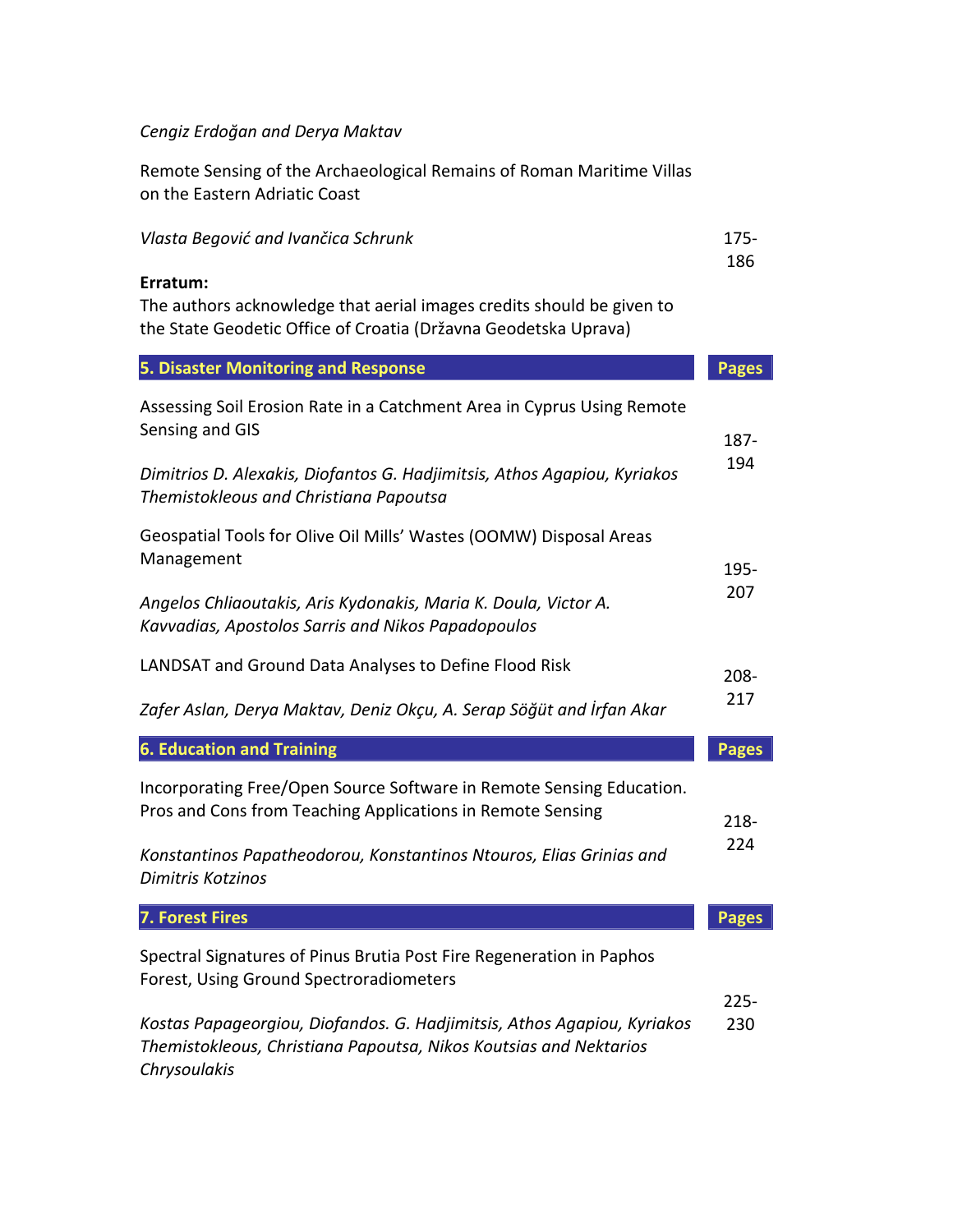| Assessing Forest Fire Risk and Fire Propagation in the Area of Valia<br>Calda, National Park of North Pindos, Greece                                                | $231 -$<br>243 |
|---------------------------------------------------------------------------------------------------------------------------------------------------------------------|----------------|
| Eleni A. Tzanou, Georgios S. Vergos and Stergios G. Vergos                                                                                                          |                |
| 8. Forestry and Natural Environment                                                                                                                                 | <b>Pages</b>   |
| Forest Biomass Modeling by Polarimetric and Interferometric SAR Data:<br>the Brazilian Scientific Missions                                                          | 244-<br>250    |
| João R. Santos, Fábio F. Gama, Igor S. Narvaes and José C. Mura                                                                                                     |                |
| Comparing Height of Individual Spruce Trees Determined on LiDAR Data<br>with Reference Field Measurements                                                           | $251 -$<br>262 |
| Marius Petrila, Vladimir Gancz, Bogdan Apostol and Adrian Lorent                                                                                                    |                |
| Temporal Land Cover Analysis of a NATURA 2000 Wetland. The Case<br>Study of Megalo Livari (GR 2420004) in Northern Evia, Greece                                     | $263 -$<br>269 |
| Athanasios K. Moysiadis and Georgios S. Efthimiou                                                                                                                   |                |
| 9. Hydrology                                                                                                                                                        | <b>Pages</b>   |
| The Impact of Recent High-Resolution Global Digital Elevation Models to<br>the Determination of Basin Hydrological Properties. An Application to<br>Northern Greece | $270-$<br>283  |
| Eleni A. Tzanou and Georgios S. Vergos                                                                                                                              |                |
| Remote Sensing of Coastal Areas in Cyprus Using In-Situ<br>Spectroradiometric Data and Water Quality Data: The "SAT-COAST"<br>Project                               | 284-<br>289    |
| Christiana Papoutsa, Diofantos G. Hadjimitsis, Leonidas Toulios, Adrianos<br><b>Retalis and Michael Scoullos</b>                                                    |                |
| Methodological Chain for Hydrological Management with Web-GIS<br>Applications                                                                                       |                |
| Alexandros Konstantinidis, Eleni Tzanou, Konstantinos Evangelidis,                                                                                                  | 290-<br>297    |
| <b>Eustathios Makridis and Konstantinos Perakis</b>                                                                                                                 |                |
| <b>10. Imaging Spectroscopy</b>                                                                                                                                     | <b>Pages</b>   |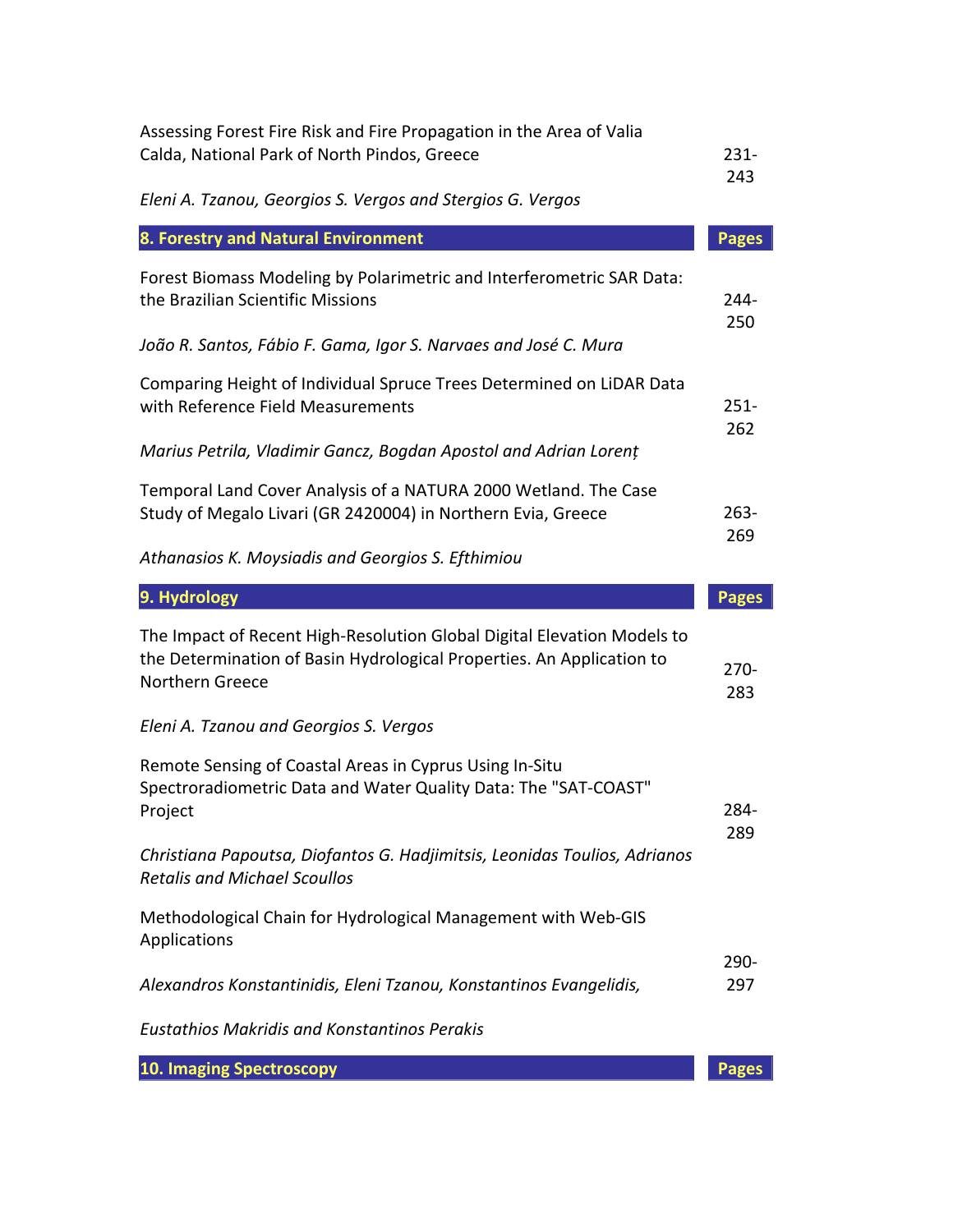| Use of Land Cover Fractions Obtained from Multiple Endmember<br>Unmixing of CHRIS/Proba Imagery for Distributed Runoff Estimation                         | 298-           |
|-----------------------------------------------------------------------------------------------------------------------------------------------------------|----------------|
| Luca Demarchi, Eva Ampe, Frank Canters, Jonathan Cheung-Wai Chan,<br>Juliette Dujardin, Imtiaz Bashir and Okke Batelaan                                   | 307            |
| Material Reflectance Retrieval in Shadow Due to Urban Vegetation from<br>3D Lidar Data and Hyperspectral Airborne Imagery                                 | $308 -$        |
| Karine R.M. Adeline, Xavier Briottet and Nicolas Paparoditis                                                                                              | 317            |
| Variability of Field Spectroradiometric Measurements Using Nearly<br>Lambertian Surfaces                                                                  |                |
| Athos Agapiou, Diofantos G. Hadjimitsis, Argyro Nisantzi, Dimitrios D.<br>Alexakis, Kyriacos Themistocleous, Giorgos Papadavid and Christiana<br>Papoutsa | $318 -$<br>324 |
| 11. Instruments and Methods                                                                                                                               | <b>Pages</b>   |
| Application of MODIS LST Data for Calculation of Evapotranspiration in<br>the State of Espírito Santo, Brazil                                             | $325 -$<br>332 |
| Aurélio Azevedo Barreto-Neto and Anthony Fabriz Marchesi                                                                                                  |                |
| Developing Hyperspectral LiDAR for Structural and Biochemical Analysis<br>of Forest Data                                                                  |                |
| Daniel Martinez-Ramirez, Gerald S. Buller, Aongus McCarthy, Ximing<br>Ren, Andrew Wallace, Simone Morak, Caroline Nichol and Iain<br>Woodhouse            | $333 -$<br>343 |
| Geoprocessing Services Over the Web                                                                                                                       | 344-           |
| Konstantinos Evangelidis, Konstantinos Ntouros and Stathis Makridis                                                                                       | 349            |
| 12. Land Use / Land Cover                                                                                                                                 | <b>Pages</b>   |
| Documenting Typical Land Cover Changes in Europe                                                                                                          | $350 -$        |
| György Büttner and Barbara Kosztra                                                                                                                        | 369            |
| Evaluation of Change Detection Methods in Remote Sensing, and<br>Development of Relevant Open Source Algorithms in the Orfeo Toolbox                      | $370 -$<br>381 |
| Maria Vakalopoulou and Demetre Argialas                                                                                                                   |                |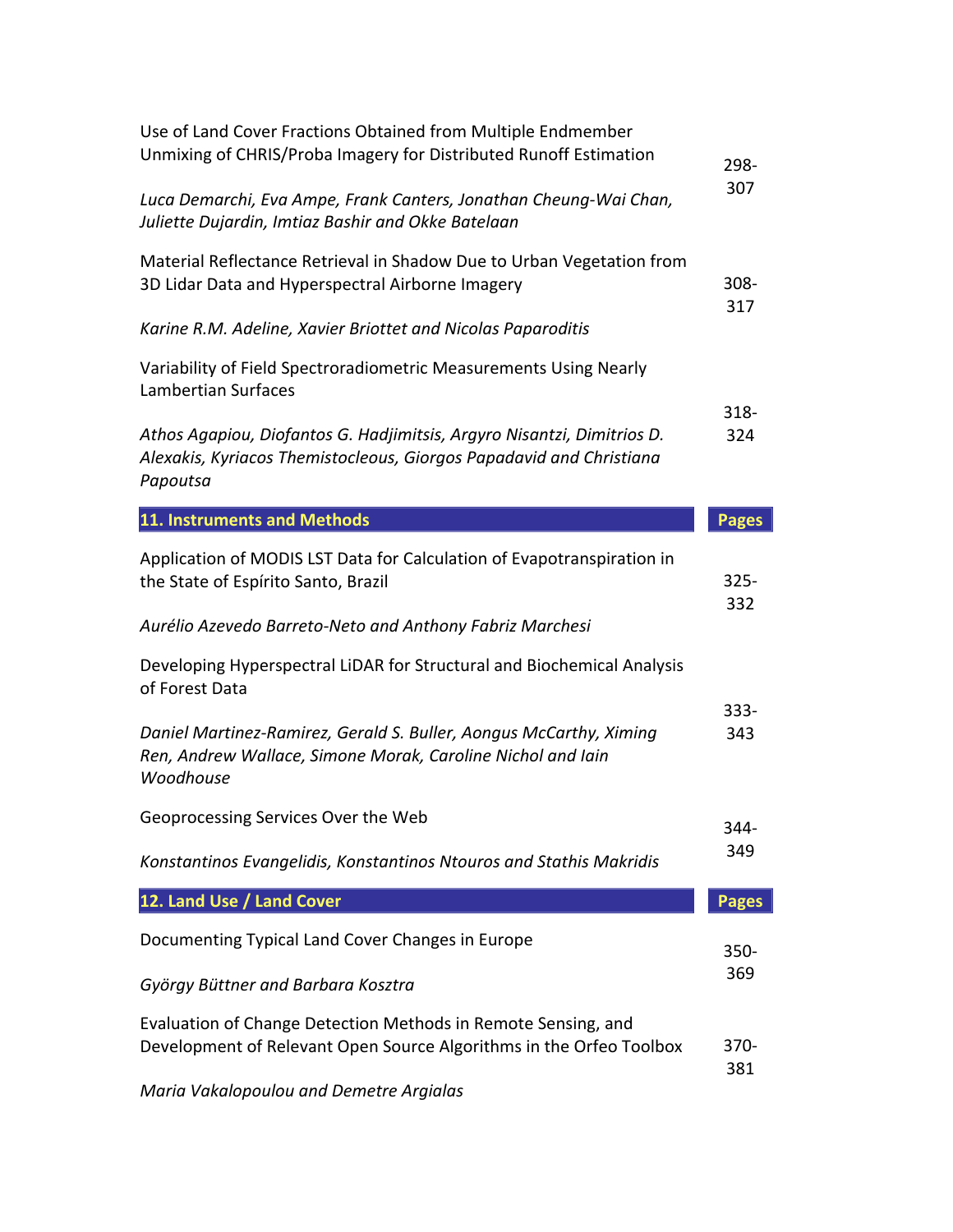| Development of Methodology for the Optimization of Classification<br>Accuracy of Landsat TM/ETM+ Imagery in a Catchment Area in Cyprus                                 | $382 -$<br>387 |
|------------------------------------------------------------------------------------------------------------------------------------------------------------------------|----------------|
| Dimitrios D. Alexakis, Diofantos G. Hadjimitsis, Athos Agapiou, Adrianos<br>Retalis and Christiana Papoutsa                                                            |                |
| Land Cover Maps for Regional Climate Modelling in West Africa -<br>A Comparison of Datasets                                                                            | 388-           |
| Ursula Gessner, Jan Bliefernicht, Maren Rahmann and Stefan Dech                                                                                                        | 397            |
| 13. Ocean and Climate Change                                                                                                                                           | <b>Pages</b>   |
| Ocean Remote Sensing in Support of Sea Level Anomalies and Mean Sea<br><b>Surface Modeling</b>                                                                         | 398-           |
| Georgios S. Vergos and Dimitrios A. Natsiopoulos                                                                                                                       | 423            |
| 14. Proba-V                                                                                                                                                            | <b>Pages</b>   |
| Proba-V, a SPOT-VGT Successor Mission, Product Definition and<br>Specifications                                                                                        | 424-           |
| Tanja Van Achteren, Wouter Dierckx, Sindy Sterckx, Iskander Benhadj,<br><b>Stefan Livens and Gilbert Saint</b>                                                         | 429            |
| Comparative Analysis of Land-Use/Land-Cover Maps for Chosen Test<br>Areas on the Territory of Bulgaria and Romania Using Simulated Proba-V<br>and SPOT Vegetation Data | 430-<br>435    |
| Eugenia Roumenina, Lachezar Filchev, Vassil Vassilev, Petar Dimitrov,<br>Georgi Jelev, Gheorghe Stancalie, Elena Savin and Denis Mihailescu                            |                |
| Evaluating the Potential of the PROBA-V Sensor in Estimating Forest<br>Cover Change Over a Range of European Biogeographical Regions: The<br>FM@PROBA-V Project        | 436-           |
| Ioannis Manakos, Ioannis Gitas, Mathias Schardt, Chariton Kalaitzidis,<br>Eleni Dragozi and Heinz Gallaun                                                              | 444            |
| Extracting Urban Areas on Simulated Proba-V Data Using ANFIS                                                                                                           | 445-           |
| Demetris Stathakis, Konstantinos Perakis and Ioannis Faraslis                                                                                                          | 448            |
| Forest Mapping and Forest Cover Change Detection in a Mediterranean<br>Area Using Coarse Resolution Data and Advanced Image Analysis                                   | 449-<br>458    |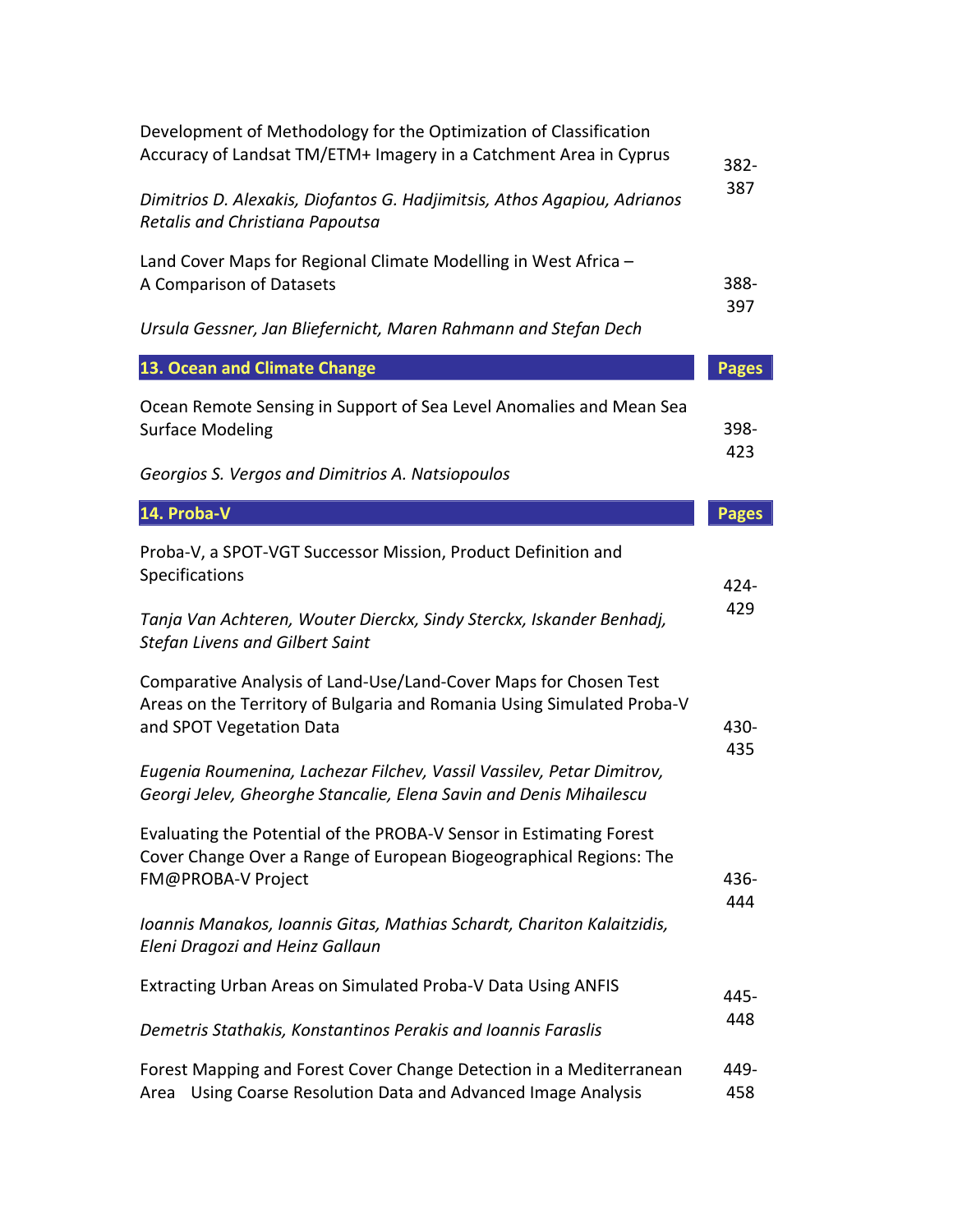## Techniques

## *Eleni Dragozi, Maria Tompoulidou and Ioannis Gitas*

| Burned Area Mapping and Post-Fire Monitoring Using Time Series of<br>Proba-V Simulated and SPOT VEGETATION Data and by Employing the<br><b>BFAST Trend Analysis Method</b>         | 459-<br>465    |
|------------------------------------------------------------------------------------------------------------------------------------------------------------------------------------|----------------|
| Thomas Katagis, Ioannis Z. Gitas, Pericles Toukiloglou and Rudi Goossens                                                                                                           |                |
| Monitoring Evapotranspiration at Sub-Kilometer Scale: Downscaling<br>MSG/SEVIRI Images Using Moderate Resolution Remote Sensing Derived<br>Data                                    | 466-<br>474    |
| Nicolas Ghilain, Alirio Arboleda and Françoise Gellens-Meulenberghs                                                                                                                |                |
| Fusion of Sentinel-2 and Proba-V/Sentinel-3 Images for Multi-Temporal<br>Land-Cover Map                                                                                            | 475-<br>483    |
| Jordi Inglada, Julien Osman and Tiangang Yin                                                                                                                                       |                |
| Burned Area Mapping in a Mediterranean Environment Using Time-<br>Series VEGETATION and Simulated PROBA-V Imagery by Employing an<br><b>Object-Based Change Detection Approach</b> | 484-<br>494    |
| Pericles Toukiloglou, Ioannis Z. Gitas, Giorgos Mallinis and Thomas<br>Katagis                                                                                                     |                |
| <b>15. Radar Remote Sensing</b>                                                                                                                                                    | <b>Pages</b>   |
| Potential of Airborne Laser Scanning Data for Classification of Wadden<br>Sea Areas                                                                                                | 495-           |
| Alena Schmidt, Winny Adolph, Sascha Klonus, Manfred Ehlers, Hubert<br><b>Farke and Uwe Soergel</b>                                                                                 | 502            |
| Combining Valley Following and Rule Based Segmentation for an<br>Automatic Object Extraction from LiDAR Height Data                                                                | $503 -$<br>514 |
| Melanie Kolditz, Cristina Petre and Jürgen Roßmann                                                                                                                                 |                |
| Using a Production System for the Detection of Regular Patterns in<br><b>Urban High Resolution SAR Datasets</b>                                                                    | $515 -$<br>522 |
| Alexander Schunert and Uwe Soergel                                                                                                                                                 |                |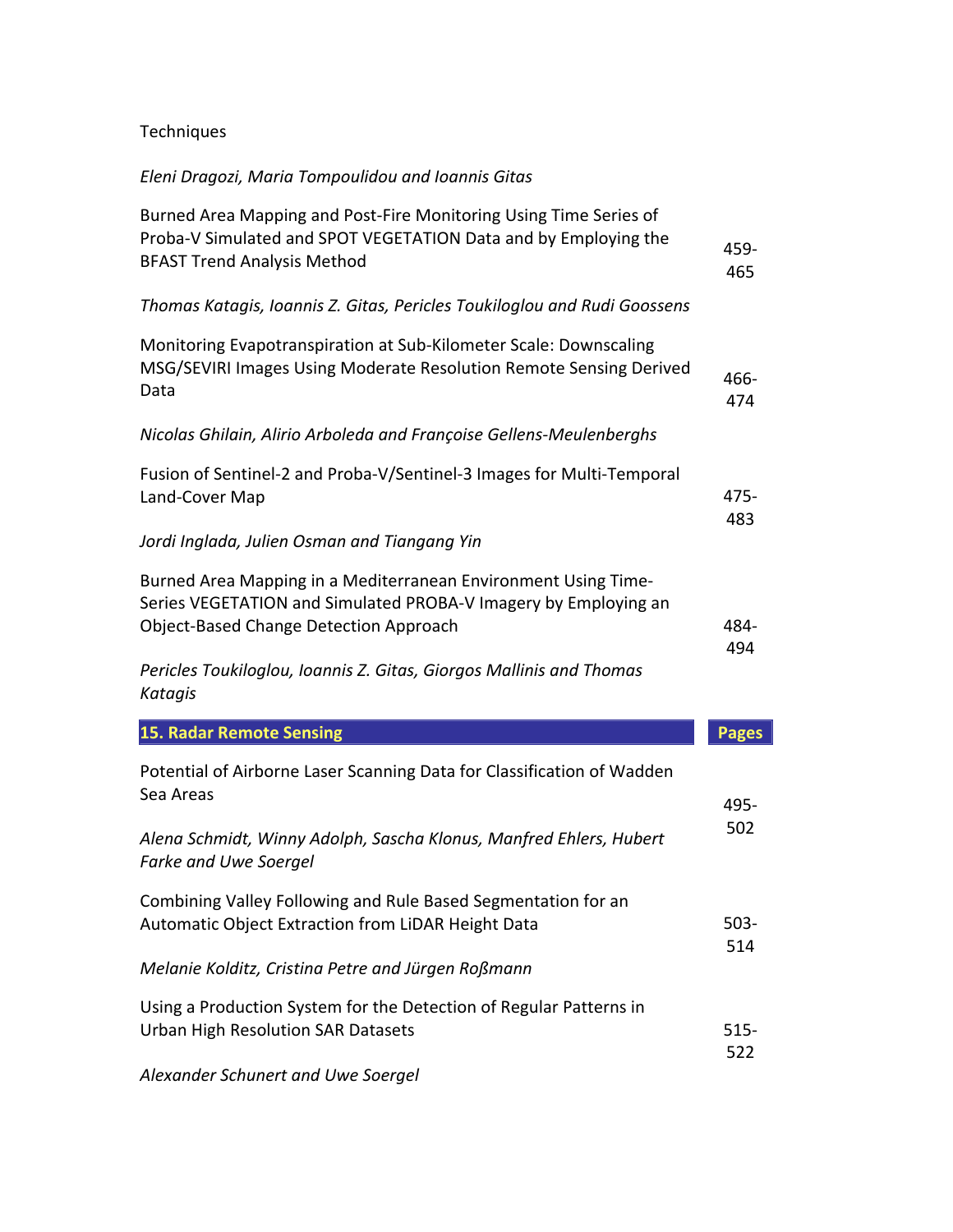| Agricultural Field Border Line Retrieval Using Optical and SAR Imagery                                                                                                         | $523 -$<br>532 |
|--------------------------------------------------------------------------------------------------------------------------------------------------------------------------------|----------------|
| Roland Perko, Hannes Raggam, Karlheinz Gutjahr and Mathias Schardt                                                                                                             |                |
| Interferometric Determination of Subsidences in Prague City                                                                                                                    | 533-<br>539    |
| Kvetoslava Svobodova, Ivana Hlavacova and Lena Halounová                                                                                                                       |                |
| Monitoring the Change in Volume of Waste in Landfill Using SAR<br>Interferometry                                                                                               | 540-<br>551    |
| Vassilia Karathanassi, Chris Choussiafis and Zoi Grammatikou                                                                                                                   |                |
| Mosaic Methods for Improving the Accuracy of Interferometric Based<br><b>Digital Elevation Models</b>                                                                          | $552 -$        |
| Chris Choussiafis, Vassilia Karathanassi and Konstantinos Nikolakopoulos                                                                                                       | 560            |
| <b>16. Thermal Remote Sensing</b>                                                                                                                                              | <b>Pages</b>   |
| Study of Uncertainties from Evapotranspiration Models Applied to<br>Landsat Data Over a Mediterranean Agricultural Region                                                      | $561 -$        |
| Maria Mira, Dominique Courault, Albert Olioso, Olivier Hagolle, Olivier<br>Marloie, Sergio Castillo-Reyes and Belén Gallego-Elvira                                             | 574            |
| 17. Urban Remote Sensing                                                                                                                                                       | <b>Pages</b>   |
| Predicting the Spatial Distribution of Population Based on Impervious<br>Surface Maps and Modelled Land Use Change                                                             | 575-           |
| Yves Cornet, Marc Binard, Martin Ledant, Johannes van der Kwast, Tim<br>Van de Voorde and Frank Canters                                                                        | 586            |
| Integrated Use of Satellite Remote Sensing and GIS for the Development<br>of a Sophisticated Sustainability Index for Urban Areas: A Case Study of<br>Paphos City (Cyprus)     | 587-           |
| Chrysostomos Italos, Diofantos G. Hadjimitsis, Dimitrios D. Alexakis,<br>Kyriacos Themistocleous, Athos Agapiou, Argyro Nisantzi, Christiana<br>Papoutsa and Giorgos Papadavid | 593            |
| Semi-Automatic Object-Based Building Change Detection in Suburban                                                                                                              |                |